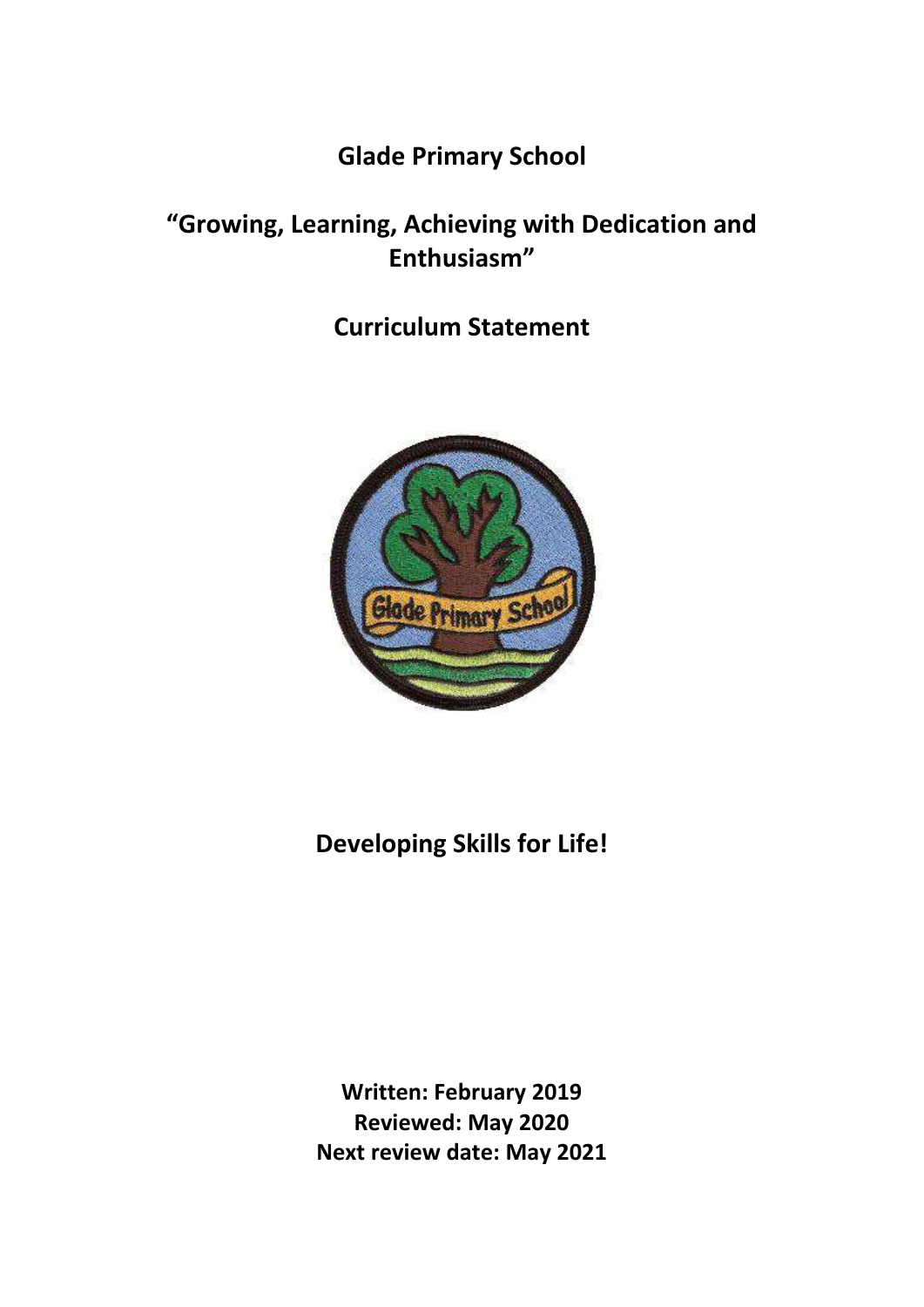## **Intent**

At Glade Primary school every child is recognised as a unique individual. We celebrate differences within our school community. Each child's learning journey is underpinned by the teaching of basic skills, knowledge, concepts and values. We constantly provide enhancement opportunities to engage learning and believe that childhood should be a happy, investigative and enquiring time in our lives where curiosity, new experiences and knowledge are limitless.

Our curriculum is designed to: recognise individual progression, provide real life learning experiences and facilitate the development of interpersonal skills. Through enriched learning experiences, children are able to build resilience, develop their creativity and become critical thinkers.

Our diverse and culturally rich community is an essential part of our ethos and curriculum. Children leave our school with a sense of belonging to a tightly knit community where they have the confidence and skills to make decisions, self-evaluate, and become lifelong learners.

### **Aims**

Help our pupils to become independent, enquiring and collaborative learners.

Develop happy, motivated life-long learners equipped for the future.

Nurture healthy, caring and respectful individuals.

Create thinking individuals, with values, who make a positive contribution to the world.

Provide challenge, enabling children to reach their full potential.

Be inclusive and diverse, providing children with a range of opportunities to develop and reach their full potential.

Help children develop a growth mindset, a passion for challenge and an environment where risk is embraced.

#### **Curriculum Drivers**

We have developed three **curriculum drivers** that shape our curriculum, bring about the aims and values of our school, and to respond to the particular needs of our community.

These aims are encompassed in our school vision: '**Growing, Learning, Achieving with Dedication and Enthusiasm.'**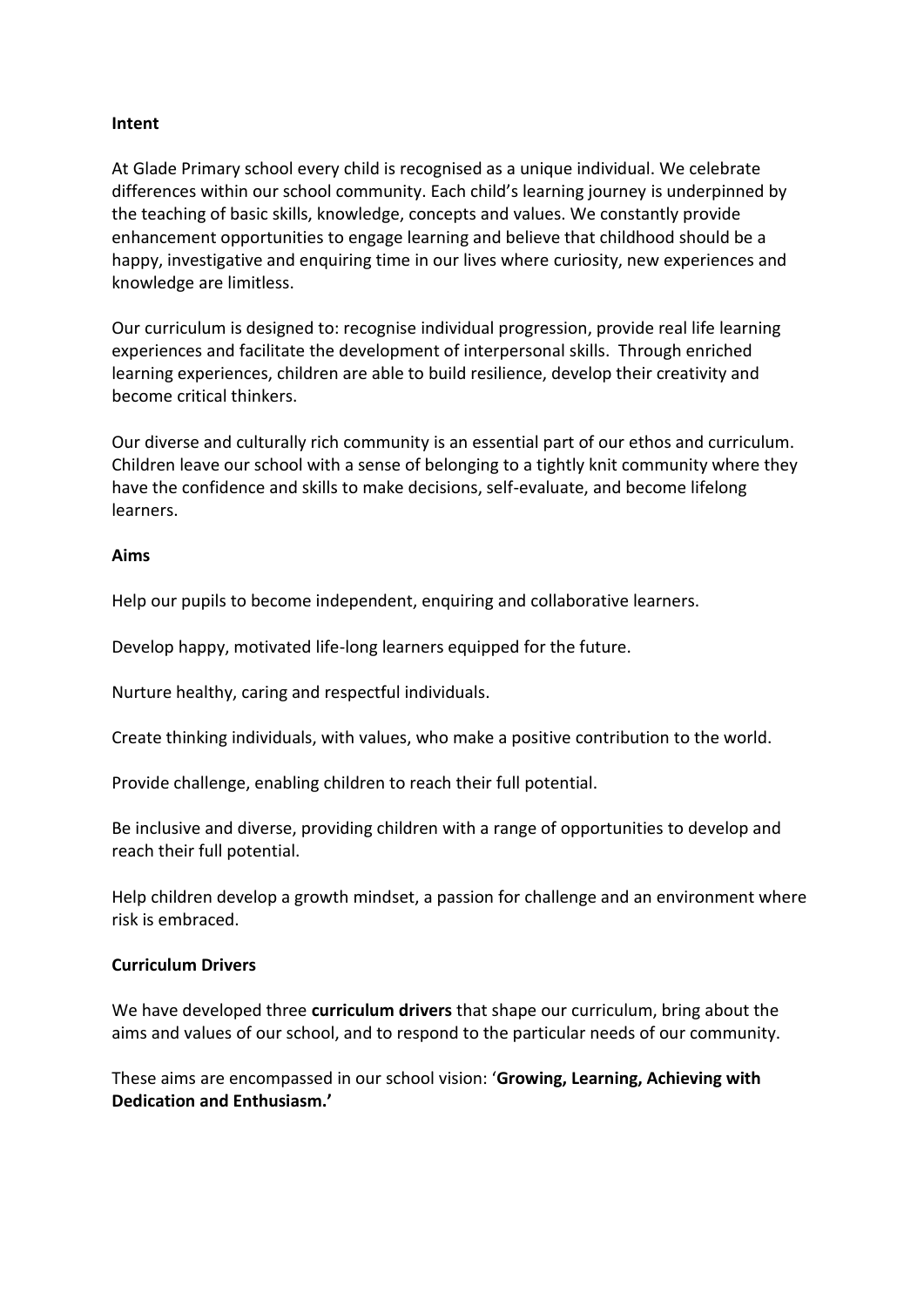#### **Driver 1: Aspirations – The more you try, the higher you can fly!**



Pupils and staff have high expectations for learning. Children are encouraged to aim high and to be open to possibilities at school and beyond. Our annual 'World of work' week and termly MoneySense workshops give children a chance to hear from people in a wide range of careers and encourage our children from their varied backgrounds to consider their aspirations for the future. We set them appropriate challenges in the classroom and support and guide them to achieve to their full capability. As part of our Rights Respecting school work, we introduce children to new experiences to open up their vision of the world. We support them to develop into Global citizens. We motivate our children to do their best; e.g. being respectful and mindful of everyone's feelings. Our weekly Celebrations assemblies help to boost self-esteem through shared celebration of work from across the school. Our children are always listened to and given the opportunity to make suggestions and do things that interest them. They are encouraged to believe in themselves and follow their ambitions and dreams!

#### **Driver 2: Wellbeing – Good to be me!**



The emotional health and well-being of all members of Glade Primary School is fundamental to our philosophy and aims. We believe that emotional health is closely linked to mental health and that as a school we can encourage positive development of mental health in childhood. Children who are mentally healthy will be more able to achieve, progress and enjoy their time at school. At Glade, we aim to promote pupils spiritual, physical and emotional wellbeing so that they are secure, confident and well-motivated. We work to build self-esteem and the ability to listen, empathise and respect each other's point of view in order to enable our children to become successful, independent, responsible citizens.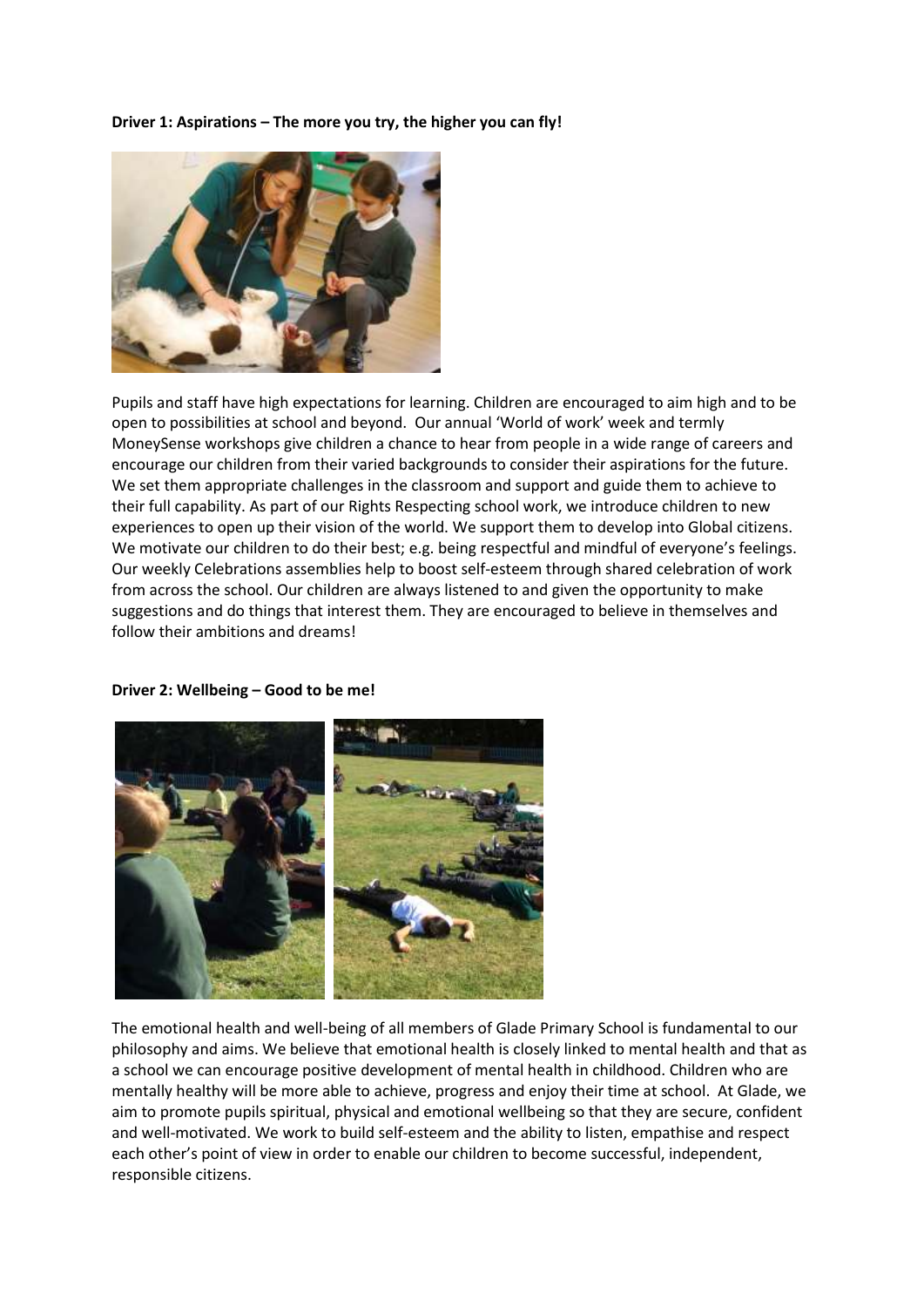We are a Rights Respecting School and have staff who are trained as Mental Health First Aiders. We also have Emotional Literacy and Wellbeing Support Assistants (ELSA.) Many of our staff have formal qualifications to support children's mental health and wellbeing and most of our staff have training in bereavement support.

We employ the services of a Counsellor/Play Therapist who is trained to work with children as well as adults. We also have mentors who work weekly to support our older children.

As well as community events and celebrations, we provide many activities and therapies to support the emotional development of our children.

- Regular P.S.H.E. lessons
- Art Therapy
- Lego Therapy
- Wellbeing Club
- Bubble Time
- Social Groups
- Choirs (KS1, KS2, Staff and Community Choir)

#### **Driver 3: Outdoor Learning – Back to nature!**



For our pupils, learning outside the classroom gives opportunities for the following outcomes:

• To have a greater range of experiences, some of which will be regular and planned for in a progressive way to provide stimulation and challenge.

• To develop confidence in coping in different environments and the skills required for this. It is essential that communication skills are practised and applied in a range of situations and realistic contexts.

• To learn new concepts with the support of a 'real-world' context.

• To be motivated to learn as practical and sensory experiences prove most engaging and effective for our pupils, thus driving progress.

• To achieve personal growth and celebrate their own achievements e.g. through school displays, celebration assemblies, awards and medals.

Opportunities for learning outside the classroom are linked to curriculum aims which reflect the ages, stages of development and personal pathways of our pupils throughout the school. We are fortunate to have a wealth of knowledge and experience in the form of our Forest school trained teachers. Visits and experiences are timetabled with a frequency that is suitable for each class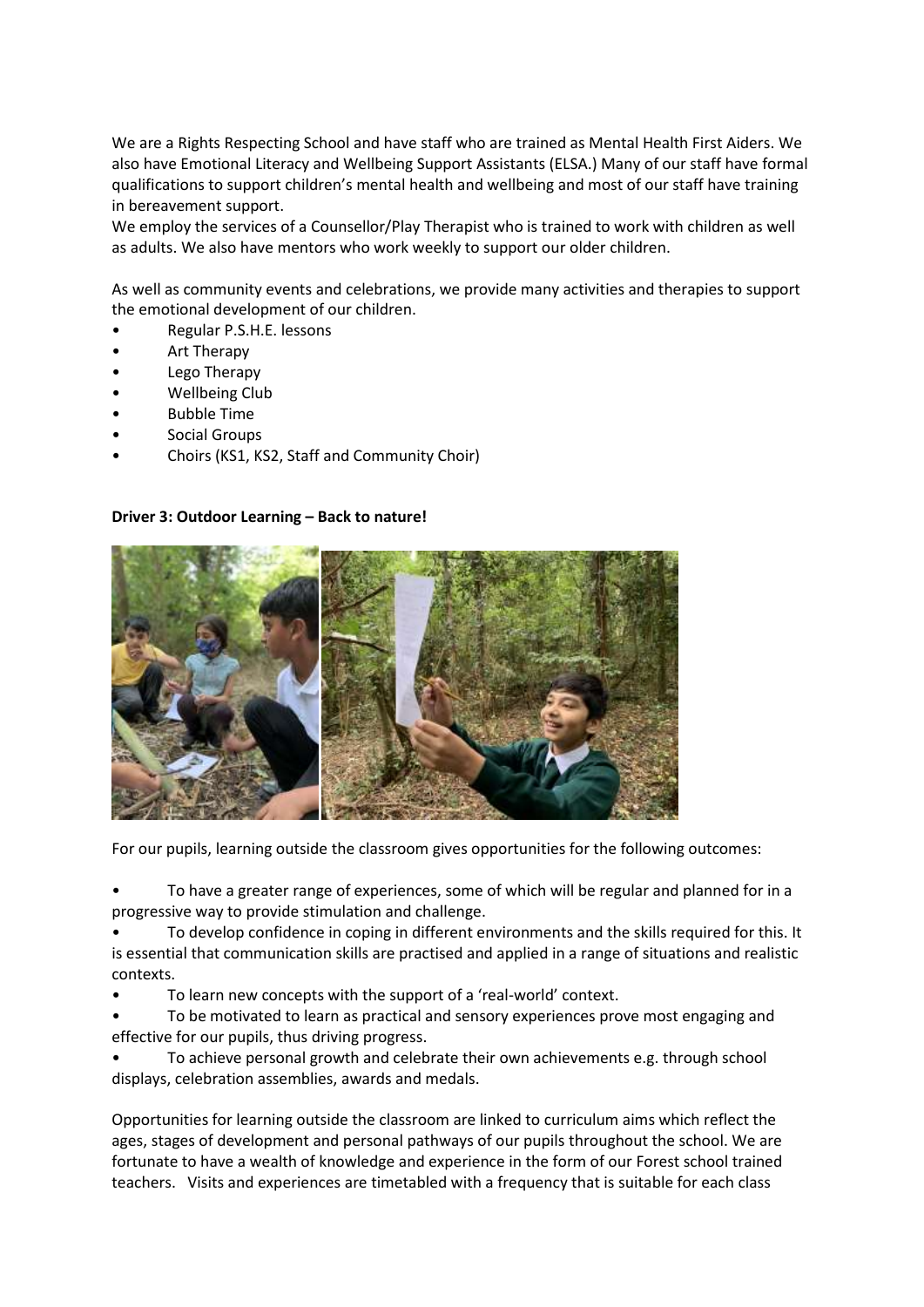group, in many cases this is weekly or more. We are privileged to have the opportunities and resources to have been able to create a memorable learning experience in our natural woodland area. The school has a range of outdoor learning spaces which are fully utilised by classes regularly. These are planned for in a progressive way with a greater range of experiences and increased levels of confidence and independence being achieved over time. For example, early years and primary classes make frequent, repetitive visits including walks to local facilities, parks and woodlands. Upper KS2 are then able to travel further from school for longer visits and special experiences, maintaining local visits where appropriate. These visits are often used to support the thematic learning delivered in the classroom and to develop personal and social skills which are considered to be a significant part of our overall curriculum.

#### **Implementation**

Our Curriculum design is based on key areas of research;

**Development of memory –** Learning is most effective with spaced repetition and frequent and regular retrieval of learned content, to increase both storage and retrieval strength. This is based on the Spiral curriculum, which our Maths curriculum is implemented through.

**Development of vocabulary/Oracy skills –** Subject overviews show clear links to key vocabulary which should be mastered by the end of the year.

**Development of transferrable skills –** Our curriculum demonstrates a clear and progressive transfer of skills, along with a balanced knowledge base to ensure that pupils are aware of the explicit links between subjects and are able to use skills that they have learnt across other curriculum areas.

**Development of deeper level thinking leading to sustained mastery - The Learning Challenge** concept is built around the principle of greater learner involvement in their work. It requires deep thinking and encourages learners to work using a question as the starting point. In designing the curriculum teachers and learners are using a prime learning challenge, expressed as a question, as the starting point. The learning challenges need to make sense to the learners and be within their immediate understanding. Time for learners to reflect or review their learning is central to the whole process. Within the Learning Challenge Curriculum, it is suggested that the final subsidiary learning challenge is handed over for learners to reflect on their learning. Although reflection is seen as a concluding part of the prime learning challenge, it is hoped that that there will be continual opportunities for learners to reflect frequently**.** 

#### **Learning experiences**

We know that giving our pupils the opportunity to try new things and develop new skills can be hugely beneficial. It can help our children to grow in confidence, expand their understanding of the world around them, or introduce a hobby or passion that could last for years to come. Each year, children are asked to select key learning experiences which they will be able to take part in at some point throughout the year. We offer a wide range of educational visits, residentials, camps, workshops throughout they year to link with key learning areas. We also have a range of visitors in school to further support our curriculum. *Please note that for 2020/21 visits will be focussed on virtual learning and outdoor experiences due to COVID.*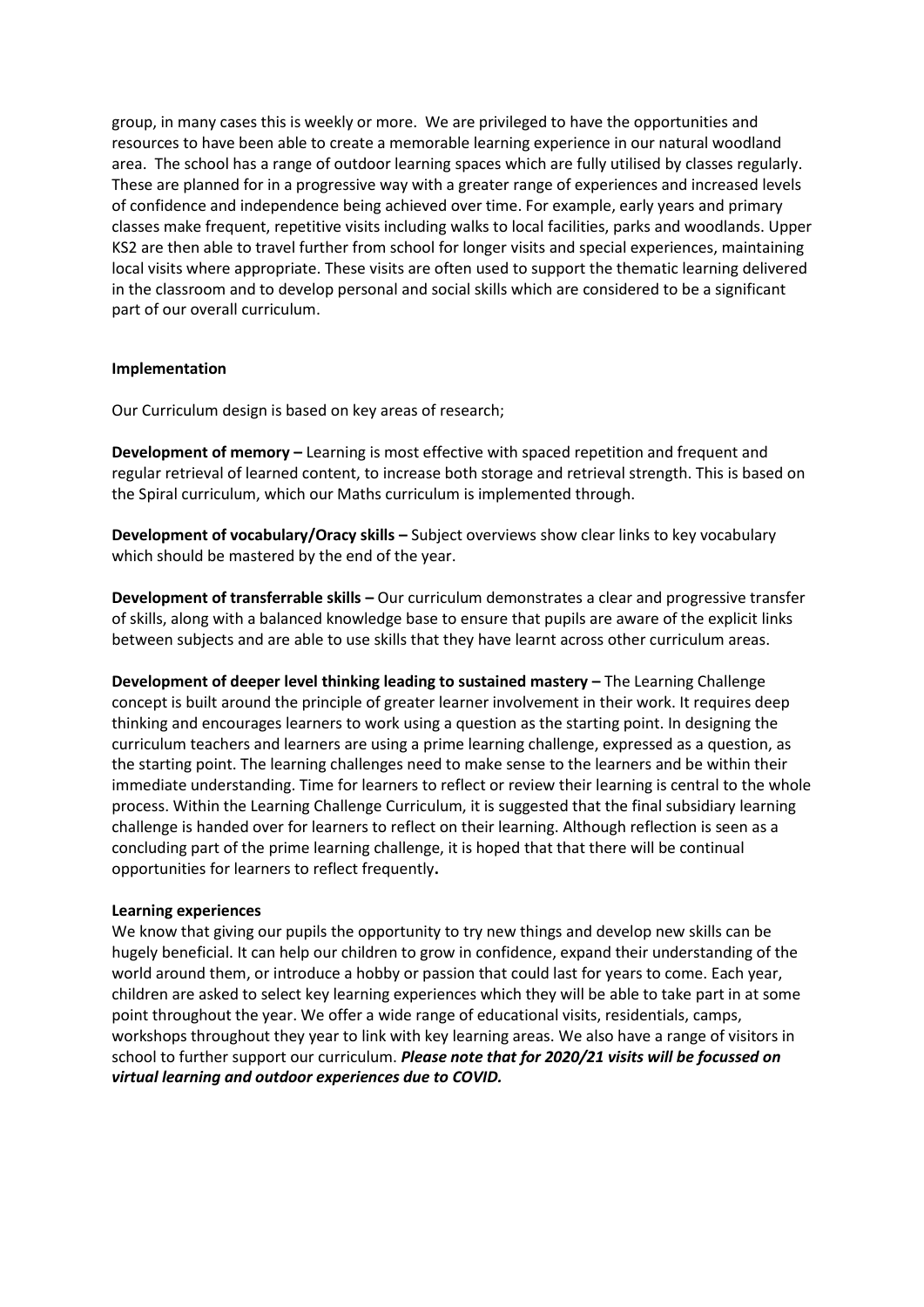| Year Group         | <b>Visits</b>                                | <b>Learning Experiences</b>                                |
|--------------------|----------------------------------------------|------------------------------------------------------------|
| <b>Early Years</b> | Walk in the woods                            | <b>Baking biscuits</b>                                     |
|                    | Walking to a postbox to post a<br>letter     | Taste a new fruit                                          |
|                    | Visit a farm                                 | Cooking<br>Fly a kite                                      |
| Year 1             | <b>Virtual Santa</b>                         | Perform in front of class                                  |
|                    | History of toys video<br>conference          | Discover what's in the pond.<br>Make a home for an insect. |
|                    | Claybury Woods                               |                                                            |
|                    | Virtual R.E visit                            |                                                            |
|                    | Paradise wildlife park                       |                                                            |
| Year 2             | Visit to forest                              |                                                            |
|                    | Great fire of London visit                   |                                                            |
|                    | Church visit                                 |                                                            |
|                    | Explorers day                                |                                                            |
|                    | Explore video conference                     |                                                            |
|                    | Seaside visit - Southend                     |                                                            |
| Year 3             | Visit to woods                               | Den building                                               |
|                    | Celtic Harmony stone age re-                 | Plants investigation                                       |
|                    | creation village                             | Healthy sandwich making                                    |
|                    | <b>British Museum</b>                        |                                                            |
| Year 4             | Greek workshop - History<br>through the ages | Perform in a play                                          |
|                    |                                              | Watch a play or dance                                      |
|                    | Claybury Forest - Geocaching                 | productions                                                |
|                    | Pantomime                                    | Go hiking                                                  |
|                    | Kentwell Hall - History through<br>the ages  | Make a sculpture                                           |
|                    |                                              | Visit a mansion                                            |
| Year 5             | Forensic workshop                            | Make an air powered rocket                                 |
|                    | Space centre video conference                | Put on a performance                                       |
|                    | Viking video conference                      | (Macbeth)                                                  |
|                    | <b>Teambuilding at Hargreaves</b>            | Use an OS map (geocache                                    |